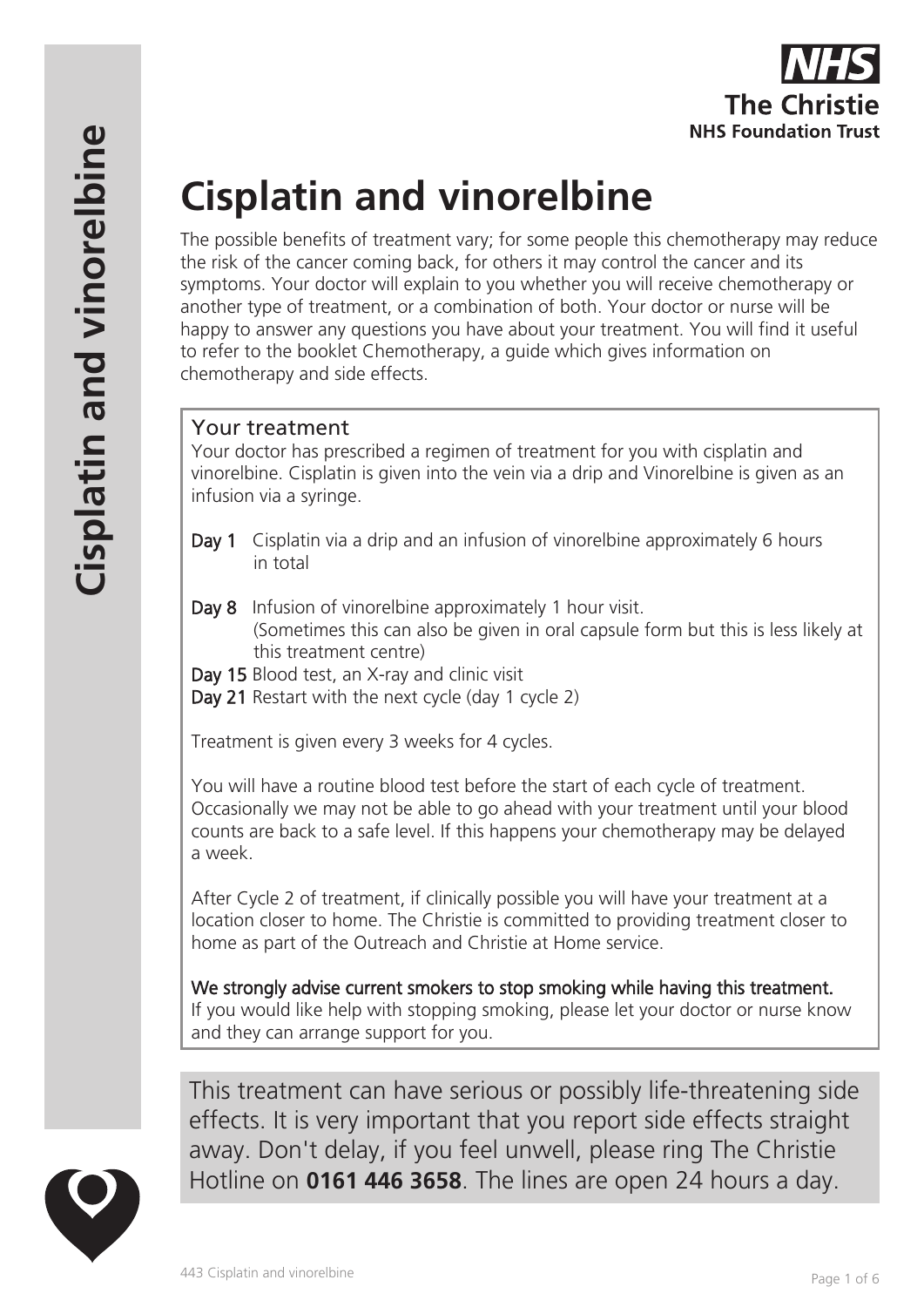# Kidney function (Warning!)

It is important to monitor how your kidneys are working while you are having treatment. We will do this through routine blood tests, or a GFR test (most accurate test of kidney function). It is important to drink plenty of fluids (about 2 litres) the day before and for a few days after chemotherapy.

## • Increased risk of serious infection

You are vulnerable to infection while you are having chemotherapy. Minor infections can become life-threatening in a matter of hours if left untreated. Symptoms of infection include fever, shivering, sweats, sore throat, diarrhoea, discomfort when you pass urine, cough or breathlessness. We recommend that you use a digital thermometer so you can check your temperature. You can buy one from your local chemist. You may be given injections or antibiotics to help reduce the risk of having a serious infection.

#### If you feel unwell, you have symptoms of an infection or your temperature is 37.5ºC or above, or below 36ºC contact The Christie Hotline straight away.

## Flu vaccinations

#### Is it alright for me to have a flu jab during the time I'm having chemotherapy?

 It's safe to have a flu jab, but depending on the sort of chemotherapy you have had, it may not give quite as much protection against infection as usual. Some patients may need two vaccinations. However, if you're thinking of having any other vaccinations, do check with your Christie doctor first, because some vaccines should be avoided.

#### Possible side effects

Chemotherapy can cause many different side effects. Some are more likely to occur than others. Everyone is different and not everyone gets all the side effects. Most side effects are usually temporary, but in some rare cases they can be life-threatening. It is important to tell your hospital doctor or nurse about any side effects so they can be monitored and, where possible, treated.

## Common side effects (more than 1 in 10)

## • Anaemia (low number of red blood cells)

While having this treatment you may become anaemic. This may make you feel tired and breathless. Let your doctor or nurse know if these symptoms are a problem. You may need a blood transfusion.

## • Bruising or bleeding

This treatment can reduce the production of platelets which help the blood clot. Let your doctor know if you have any unexplained bruising or bleeding, such as nosebleeds, bloodspots or rashes on the skin, and bleeding gums. You may need a platelet transfusion

## • Nausea and vomiting (sickness) (Warning!)

The severity of this varies from person to person. Anti-sickness medication will be given along with your chemotherapy to prevent this. You will also be given anti-sickness tablets to take at home. If you continue to feel or be sick, contact your GP or this hospital, because your anti-sickness medication may need to be changed or increased, and you may need extra fluid through a drip.

## • Lethargy

Some chemotherapy may make you feel tired and lacking in energy. It can be frustrating when you feel unable to cope with routine tasks. If you do feel tired, take rest and get help with household chores. If necessary, take time off work. Gentle exercise such as a daily walk can be beneficial.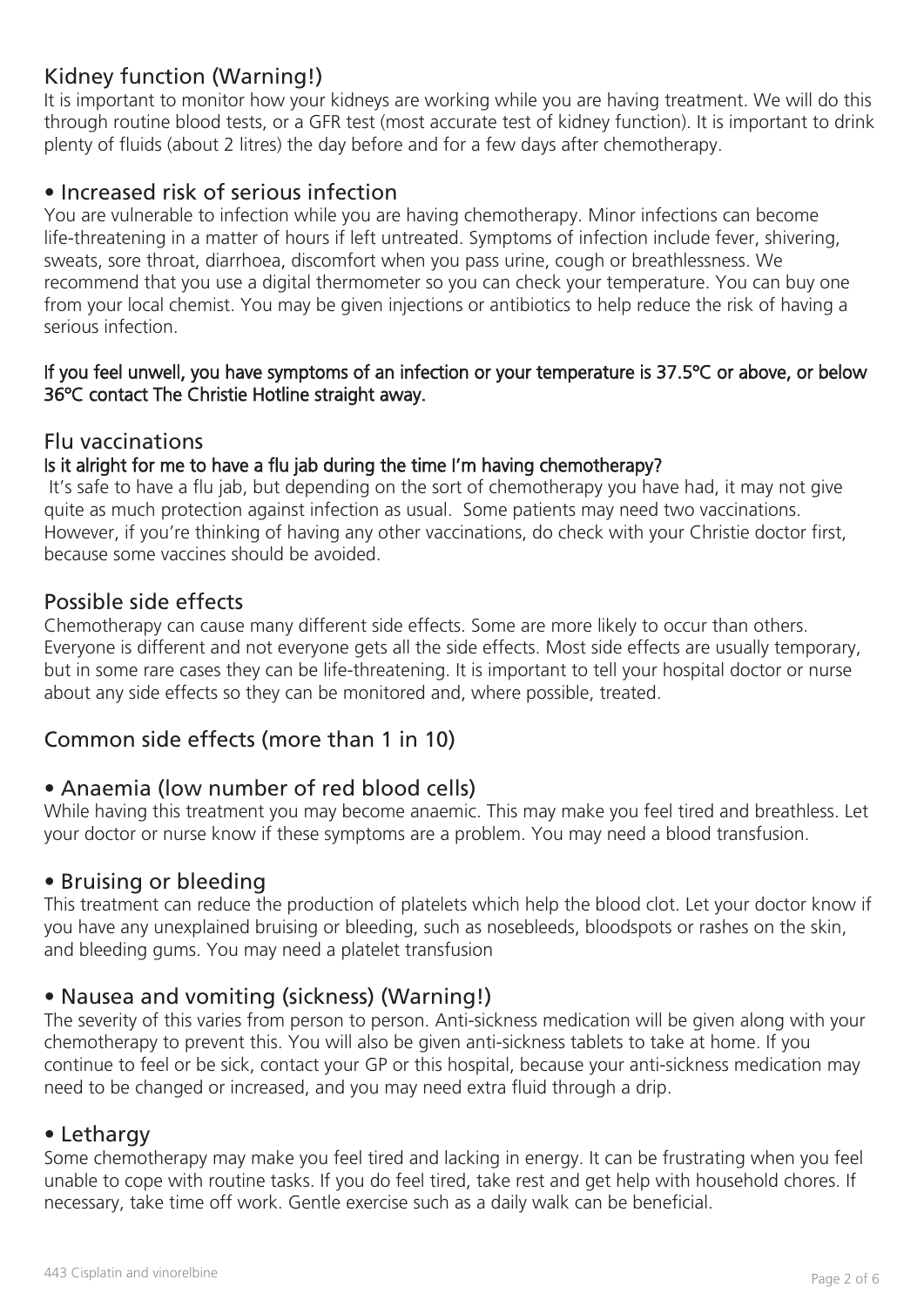## • Upset bowels

You may get upset bowels with this chemotherapy:

Diarrhoea If this becomes a problem while you are having treatment, anti-diarrhoea tablets can be bought from a pharmacy or prescribed by your GP for a temporary period until this is resolved. If you develop severe diarrhoea, it is important to contact The Christie Hotline straight away as this may be a sign of a serious infection. Don't delay!

Constipation This can be caused by vinorelbine or by the anti-sickness medication called Ondansetron. If you are prone to constipation or you become constipated, try to drink plenty of fluids and eat foods high in fibre. Tell your doctor who may prescribe a suitable laxative. Ask the staff for a copy of 'Eating - help yourself' leaflet which has useful ideas about diet when you are having treatment. We will prescribe you laxatives when you receive your treatment to use if you develop constipation.

## • Vein pain

Vinorelbine can cause pain along the vein during and after treatment. This should only be temporary, but contact your hospital doctor or nurse if this becomes severe.

## • Hair thinning

Some hair loss may occur during treatment although this is unlikely. It is advisable to avoid perms, colours, use of hot brushes and vigorous, frequent washing that could increase hair loss. Please remember that this is a temporary side effect and your hair will grow back when your treatment is completed. Very rarely, hair loss can be permanent.

The cancer information centre offers a coping with hair loss service to all patients where support, information and advice will be given. Drop in, contact 0161 446 8100 or email informationcentre@christie.nhs.uk. Information about the wig service can also be found here and vouchers for wigs can also be obtained for eligible patients. The wig room also provides a drop in service, please see The Christie leaflet 'The wig fitting service' for further information.

The Maggie's Centre runs a Talking Heads hair loss support workshop for anyone who is anticipating or experiencing hair loss (both men and women). These sessions cover the practicalities of hair loss as well as offering support with its emotional impact. Contact Maggie's on 0161 641 4848 or email manchester@maggiescentres.org.

## • Sore mouth

Your mouth may become sore or dry, or you may notice small mouth ulcers during this treatment. Drinking plenty of fluids and cleaning your teeth regularly and gently with a soft toothbrush can help to reduce the risk of this happening. We can prescribe a mouthwash for you to use during treatment. You can dilute this with water if your mouth is sore. Ask your doctor or nurse for further advice. There is also general mouth care information in the chemotherapy booklet. If you continue to have a sore mouth, please contact The Christie Hotline on 0161 446 3658.

## • Tinnitus and high frequency hearing loss

You may develop tinnitus (ringing in the ears), this sensation usually subsides when your treatment finishes. High frequency hearing loss can also occur with this chemotherapy. This may be permanent.

## • Kidney function

There is a very small risk of damage to the kidneys from this treatment. Your kidney function will be closely monitored with a blood test at each clinic visit.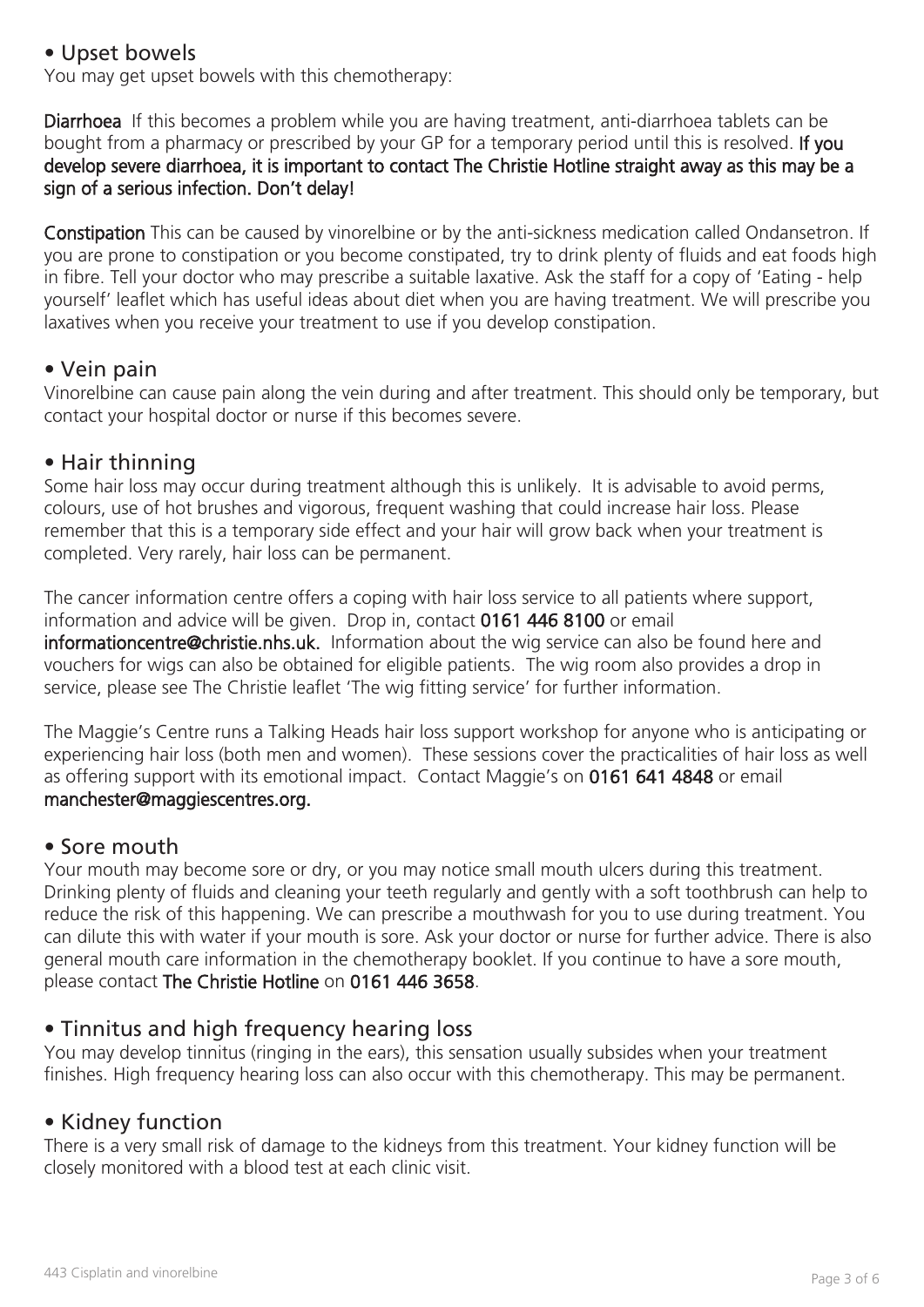# Less common side effects (less than 1 in 10)

## • Strange taste

Occasionally during treatment you may experience a strange taste, sometimes described as metallic or bitter. A strongly flavoured sweet or mint will help to disguise this.

## • Tingling and numbness in the fingers or toes

This is only usually mild and temporary. Please report these symptoms to your doctor on your next hospital visit. On rare occasions, this may be permanent.

## • Joint and muscle pain

Pain in the joints (also called arthralgia) or muscles (also called myalgia) can be a temporary side effect while having chemotherapy. It is important to tell your doctor about this, so that appropriate painkillers can be prescribed.

## Rare side effects (less than 1 in 100)

## • Blood clots (Warning!)

During chemotherapy you are more at risk of blood clots in the legs (DVT) or lungs (PE). Occasionally these clots can be life-threatening. To help prevent clots, keep mobile and drink plenty of non-alcoholic fluids

#### • Extravasation

Extravasation is when chemotherapy leaks outside the vein. If you develop redness, soreness or pain at the injection site at any time please let us know straightaway.

## • Chest pain (Warning!)

A small number of patients receiving this treatment can experience chest pain (angina) or rarely have a heart attack. If you develop any of these symptoms you should contact your hospital doctor for advice. In an emergency you should go immediately to your nearest accident and emergency department.

## • Cardiotoxicity (Warning!)

This treatment can affect the way the heart works but this is usually temporary. You may have tests to see how well your heart is working before, during and sometimes after treatment.

If you have pain or tightness in your chest, feel breathless or notice changes to your heartbeat at any time during or after treatment, tell a doctor straight away. These symptoms can be caused by other conditions but its important to get them checked by a doctor.

## Serious and potentially life-threatening side effects

In a small proportion of patients chemotherapy can result in very severe side effects which may rarely result in death. The team caring for you will discuss the risk of these side effects with you.

## Other medicines:

Please ask your doctor at The Christie for advice about any other medication you are taking, including non prescribed medicines, complementary therapies and herbal medicines.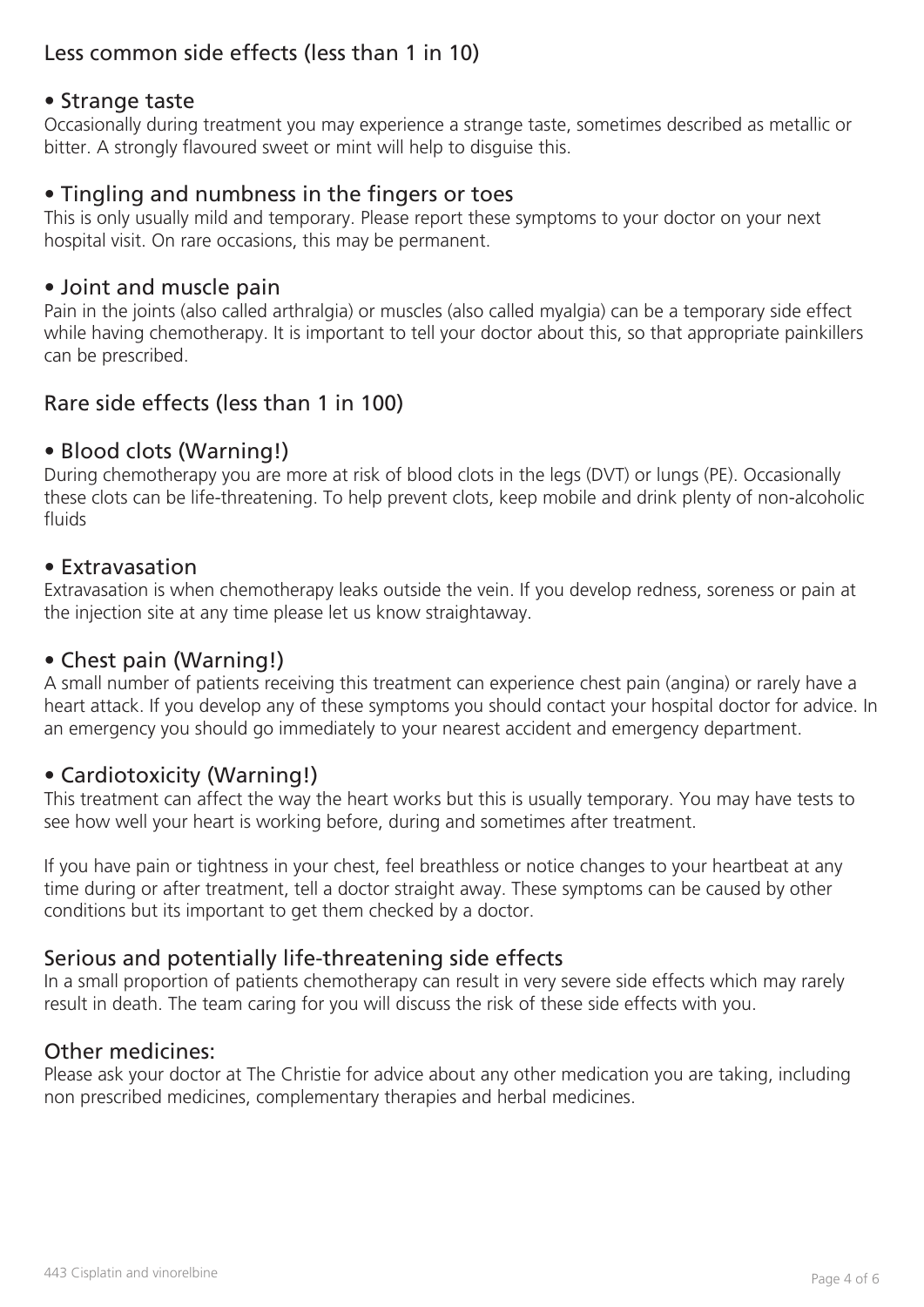## Sex, contraception and fertility

Protecting your partner and contraception: We recommend that you or your partner use a condom during sexual intercourse while you are having the course of chemotherapy. Chemotherapy is dangerous to unborn babies and this will also protect you and your partner from any chemotherapy drugs that may be present in semen and in the vagina. If you suspect that you may be pregnant please tell your doctor immediately.

Fertility: This chemotherapy may affect your ability to have children. Your doctor or nurse should have discussed this with you. If not, please ask them before you start treatment.

#### For female patients:

#### Loss of periods

Due to the effect of chemotherapy on the ovaries, you may find that your periods become irregular or stop. This is more likely in women over the age of 40 when most women will notice some change in their periods. It is less common in women under the age of 40 but does still happen and can result in significant menopausal symptoms (see section below). Even if your periods stop completely during chemotherapy your periods may come back several years later. This means that you may be able to become pregnant even many years after chemotherapy. It is very important to use contraception if you don't want to get pregnant.

#### Menopausal symptoms

When the ovaries stop working due to chemotherapy or during a natural menopause most women experience symptoms such as hot flushes, sweats (night and day) and vaginal dryness. These hormonal changes can make the vagina feel as though it has shrunk and become less easy to stretch. This is called vaginal atrophy and can result in discomfort, pain on sexual intercourse, itching and recurrent urine infections. If your ovaries don't start to work again the vaginal symptoms can be permanent, although the flushes and sweats tend to reduce and stop over a small number of years. Some women who have already gone through menopause may notice their symptoms worsening for a time after chemotherapy.

The vaginal symptoms can start early and the longer they are left the harder they can be to treat. Please contact your specialist nurse either in clinic or by phone when the symptoms first develop if you would like help. Symptoms can be managed in several ways including gels, essential oil pessaries and sometimes local oestrogen replacement. You may also find it helpful to request the booklet 'Menopausal symptoms and breast cancer' by Breast Cancer Now (either from your specialist nurse, The Information Centre at The Christie, or online).

## Late side effects

Some side effects may become evident only after a number of years. In reaching any decision with you about treatment, the potential benefit you receive from treatment will be weighed against the risks of serious long term side effects to the heart, lungs, kidneys and bone marrow. With some drugs there is also a small but definite risk of developing another cancer. If any of these problems specifically applies to you, the doctor will discuss these with you and note this on your consent form.